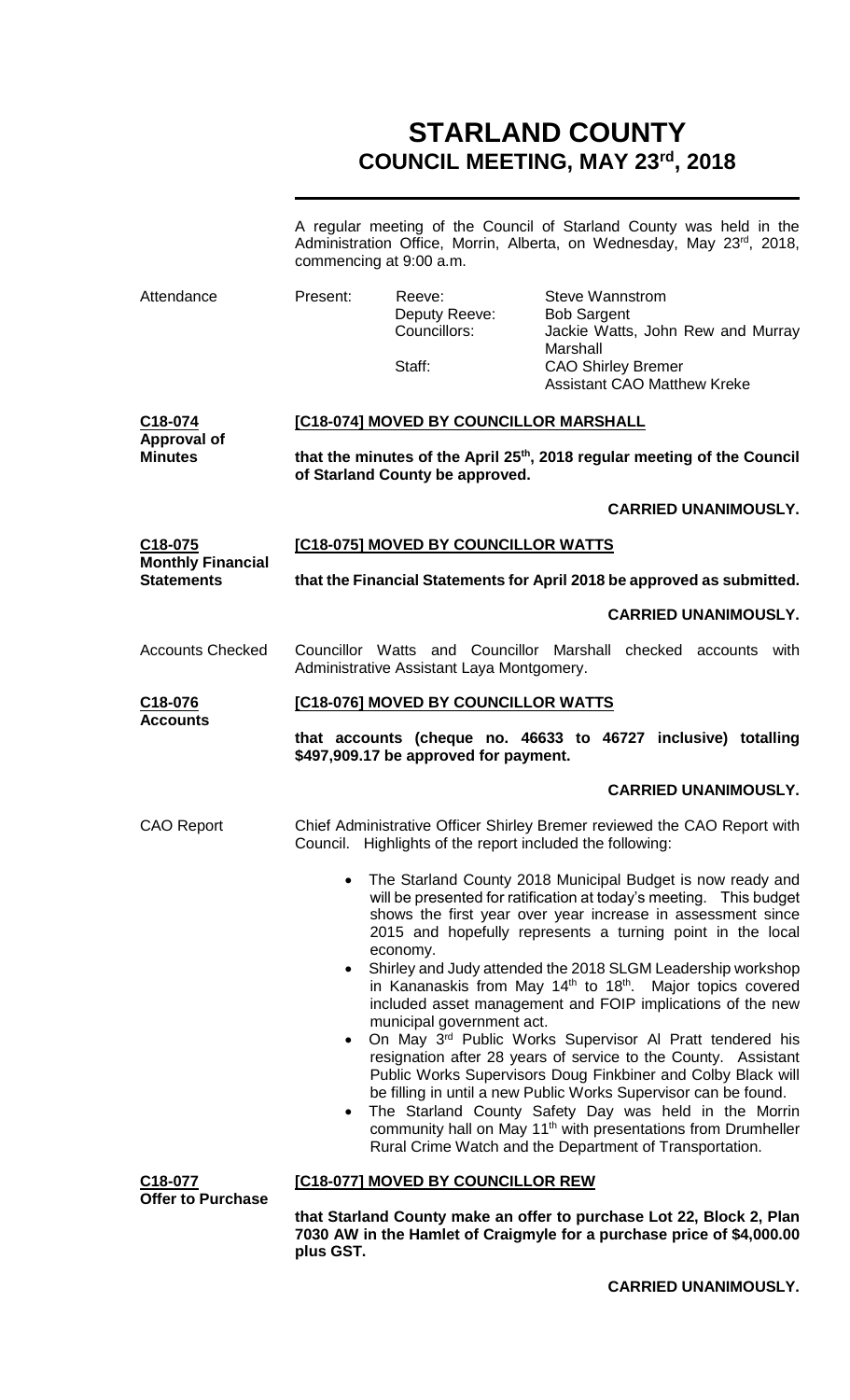| <b>Councillor Benefits</b>                   | Jay Garbutt of Sun Life Financial put together a cost proposal for Councillor<br>group insurance benefits similar to those provided to Starland County staff.<br>The proposal would add extended health and dental benefits if approved.<br>Council also requested administration draft a policy that would provide<br>Councillors with a health spending account similar to the policy now in place<br>for permanent employees.                                                                                                                                                                                                                                                                                                                                                |  |
|----------------------------------------------|---------------------------------------------------------------------------------------------------------------------------------------------------------------------------------------------------------------------------------------------------------------------------------------------------------------------------------------------------------------------------------------------------------------------------------------------------------------------------------------------------------------------------------------------------------------------------------------------------------------------------------------------------------------------------------------------------------------------------------------------------------------------------------|--|
| <b>ICP Grant</b><br>Agreement                | An approval letter and grant amendment agreement was received from the<br>Government of Alberta covering the extension of funds allocated under the<br>2016 Intermunicipal Collaboration Grant for Infrastructure and planning<br>studies for the Village of Morrin Railway Lands.  The amending agreement<br>will allow unspent funds to be directed to site specific developments related<br>to the County's Public Works site.                                                                                                                                                                                                                                                                                                                                               |  |
| C18-078                                      | [C18-078] MOVED BY DEPUTY REEVE SARGENT                                                                                                                                                                                                                                                                                                                                                                                                                                                                                                                                                                                                                                                                                                                                         |  |
| Grant<br><b>Amendment</b>                    | that Starland County approve the Amending Conditional Grant<br>Agreement with the Government of Alberta to the 2016 Intermunicipal<br>Collaboration Grant for planning and infrastructure studies in the<br><b>Village of Morrin.</b>                                                                                                                                                                                                                                                                                                                                                                                                                                                                                                                                           |  |
|                                              | <b>CARRIED UNANIMOUSLY.</b>                                                                                                                                                                                                                                                                                                                                                                                                                                                                                                                                                                                                                                                                                                                                                     |  |
| Canada Summer<br>Jobs                        | Notice was received from the Government of Canada that Starland County<br>has been approved for Canada Summer Jobs funding for two summer<br>student positions.                                                                                                                                                                                                                                                                                                                                                                                                                                                                                                                                                                                                                 |  |
| <b>PW Report</b>                             | At 10:00 a.m. Assistant Public Works Supervisor Colby Black attended the<br>meeting and reviewed his Public Works Report with Council. Highlights of<br>his report included the following:                                                                                                                                                                                                                                                                                                                                                                                                                                                                                                                                                                                      |  |
|                                              | The PW crew has been pumping water at the Rumsey Lagoon,<br>$\bullet$<br>doing sign installations, hauling product to gradermen, fixing pot<br>holes and hauling equipment.<br>Gary and Kevin have been doing regular maintenance of the<br>County's heavy-duty equipment and CVIPs as required.<br>Thomas has been working on the Road Crew's equipment.<br>Buck continues with regular maintenance on the county light duty<br>٠<br>fleet and CVIPs as required.<br>Gradermen have been maintaining gravel roads, fixing soft spots<br>$\bullet$<br>and washouts on back roads.<br>Colby has been going through old files, working with Sharon on<br>$\bullet$<br>gravel tickets and MG-30, talking with salesmen, doing quotes<br>and meeting with Councillors about issues. |  |
| <b>Dust Control</b>                          | CAO Bremer reviewed with Council a copy of all currently planned dust<br>control applications along with a historical summary of dust control<br>applications along with payments made and outstanding. Starland County<br>currently does dust control applications at various locations around the<br>County with the intention of lessening the impacts from industry and County<br>operations. The list will be updated to reflect current County conditions and<br>agreements.                                                                                                                                                                                                                                                                                              |  |
| <b>Bridge Damage</b>                         | Damage was noted to Bridge File 7808. Collision damage to the guard<br>rails was noted and will need to be repaired. While the specifics of the<br>incident are not known it is anticipated repairs will be several thousand<br>dollars.                                                                                                                                                                                                                                                                                                                                                                                                                                                                                                                                        |  |
| Departure                                    | At 10:45 a.m. Colby departed from the meeting.                                                                                                                                                                                                                                                                                                                                                                                                                                                                                                                                                                                                                                                                                                                                  |  |
| Attendance of<br>Manager Riep<br>& Municipal | At 10:50 a.m., Municipal Services Manager Riep attended the meeting and<br>reviewed his Municipal Services Report with Council.<br>Highlights of his<br>report included the following:                                                                                                                                                                                                                                                                                                                                                                                                                                                                                                                                                                                          |  |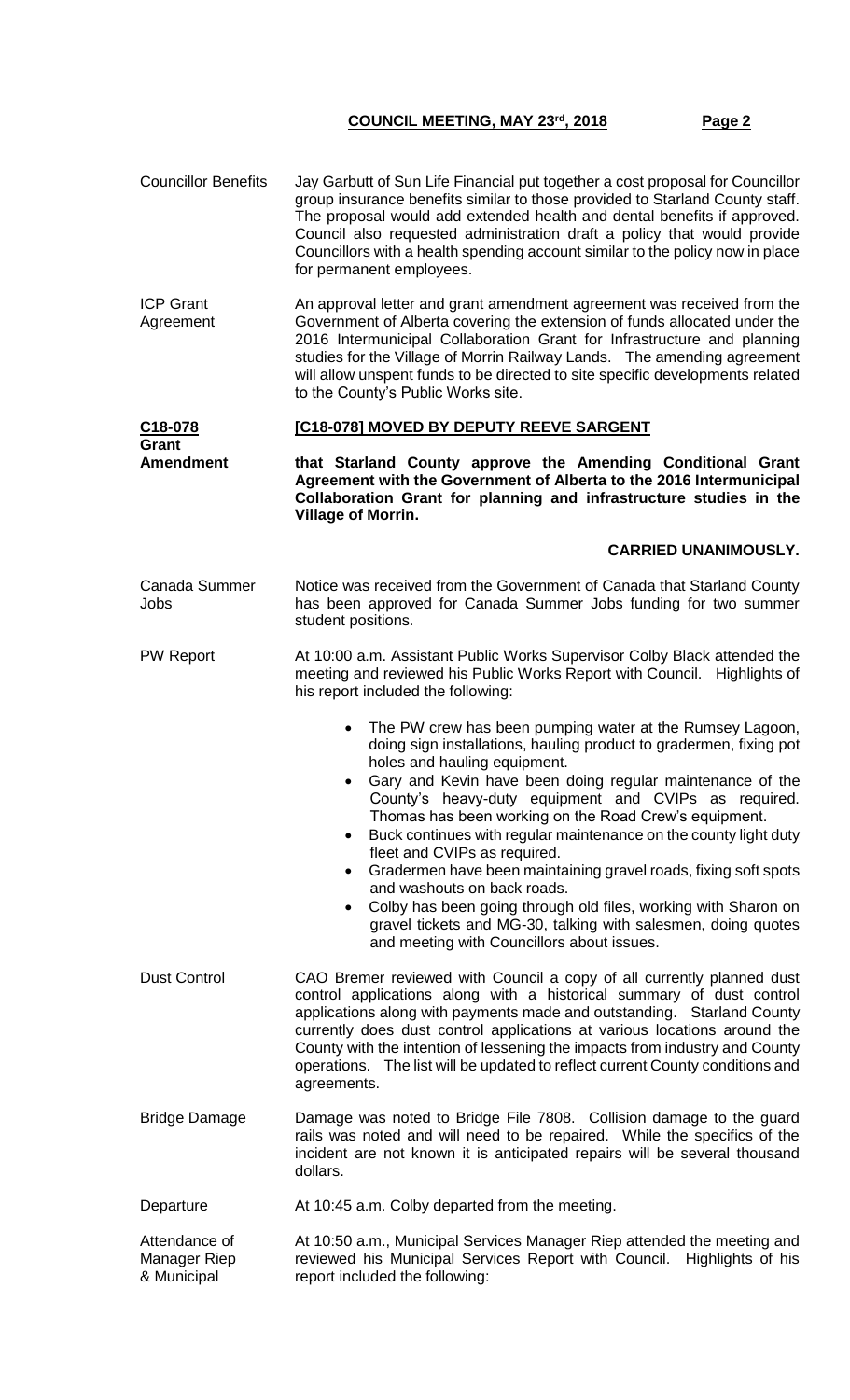| <b>Services Report</b>                   | The final works on the Munson Truck Fill Station should be<br>wrapping up in the next week with the installation of the grey<br>water holding tank. The programming of the truck fill pump and<br>chlorine injection is to be done this Thursday by MPE. The<br>tower mast was installed last week which required an auger pile<br>to be driven into the subgrade to a depth of 40 feet below grade.<br>The final grade work around the truck fill and fire station has<br>$\bullet$<br>improved substantially over the last couple of weeks. Extra<br>gravel, packing and heat have caused the surface material to<br>tighten up well.<br>Glen plans to submit an application for damages incurred at the<br>$\bullet$<br>CLV Booster station as a result of the overland flooding we had<br>this spring.<br>Glen has received an application for the location of an internet<br>tower to be installed on county property and the Michichi Truck<br>Fill. The County would enter into a lease agreement with the<br>applicant prior to development. |  |
|------------------------------------------|------------------------------------------------------------------------------------------------------------------------------------------------------------------------------------------------------------------------------------------------------------------------------------------------------------------------------------------------------------------------------------------------------------------------------------------------------------------------------------------------------------------------------------------------------------------------------------------------------------------------------------------------------------------------------------------------------------------------------------------------------------------------------------------------------------------------------------------------------------------------------------------------------------------------------------------------------------------------------------------------------------------------------------------------------|--|
| Departure                                | At 11:30 a.m. the Glen left the meeting.                                                                                                                                                                                                                                                                                                                                                                                                                                                                                                                                                                                                                                                                                                                                                                                                                                                                                                                                                                                                             |  |
| Transportation<br>Policies               | CAO Bremer reviewed with Council draft changes to certain policies within<br>the transportation policy book. These policies are typically reviewed every<br>year as rates for items such as land acquisition and dust control need to be<br>changed.                                                                                                                                                                                                                                                                                                                                                                                                                                                                                                                                                                                                                                                                                                                                                                                                 |  |
| C18-079                                  | [C18-079] MOVED BY COUNCILLOR REW                                                                                                                                                                                                                                                                                                                                                                                                                                                                                                                                                                                                                                                                                                                                                                                                                                                                                                                                                                                                                    |  |
| <b>Policy 120-1</b>                      | that Policy 120-1 be amended to include the Community Services<br>Director in section 1.                                                                                                                                                                                                                                                                                                                                                                                                                                                                                                                                                                                                                                                                                                                                                                                                                                                                                                                                                             |  |
|                                          | <b>CARRIED UNANIMOUSLY.</b>                                                                                                                                                                                                                                                                                                                                                                                                                                                                                                                                                                                                                                                                                                                                                                                                                                                                                                                                                                                                                          |  |
| C18-080                                  | [C18-080] MOVED BY COUNCILLOR REW                                                                                                                                                                                                                                                                                                                                                                                                                                                                                                                                                                                                                                                                                                                                                                                                                                                                                                                                                                                                                    |  |
| <b>Policy 120-2</b>                      | that Policy 120-2 be amended to change "Jubilee" to "RMA" where<br>noted.                                                                                                                                                                                                                                                                                                                                                                                                                                                                                                                                                                                                                                                                                                                                                                                                                                                                                                                                                                            |  |
|                                          | <b>CARRIED UNANIMOUSLY.</b>                                                                                                                                                                                                                                                                                                                                                                                                                                                                                                                                                                                                                                                                                                                                                                                                                                                                                                                                                                                                                          |  |
| C18-081<br><b>Policy 310-8</b>           | [C18-081] MOVED BY COUNCILLOR WATTS                                                                                                                                                                                                                                                                                                                                                                                                                                                                                                                                                                                                                                                                                                                                                                                                                                                                                                                                                                                                                  |  |
|                                          | that Policy 310-8 be amended to update payment amounts made to<br>landowners for the removal and install of fence.                                                                                                                                                                                                                                                                                                                                                                                                                                                                                                                                                                                                                                                                                                                                                                                                                                                                                                                                   |  |
|                                          | <b>CARRIED UNANIMOUSLY.</b>                                                                                                                                                                                                                                                                                                                                                                                                                                                                                                                                                                                                                                                                                                                                                                                                                                                                                                                                                                                                                          |  |
| C18-082<br><b>Policy 320-2</b>           | [C18-082] MOVED BY COUNCILLOR MARSHALL                                                                                                                                                                                                                                                                                                                                                                                                                                                                                                                                                                                                                                                                                                                                                                                                                                                                                                                                                                                                               |  |
|                                          | that Policy 320-2 be amended to update the assessment multiplier as<br>calculated by administration to reflect current market conditions.                                                                                                                                                                                                                                                                                                                                                                                                                                                                                                                                                                                                                                                                                                                                                                                                                                                                                                            |  |
|                                          | <b>CARRIED UNANIMOUSLY.</b>                                                                                                                                                                                                                                                                                                                                                                                                                                                                                                                                                                                                                                                                                                                                                                                                                                                                                                                                                                                                                          |  |
| C <sub>18</sub> -083                     | [C18-083] MOVED BY COUNCILLOR WATTS                                                                                                                                                                                                                                                                                                                                                                                                                                                                                                                                                                                                                                                                                                                                                                                                                                                                                                                                                                                                                  |  |
| <b>Policy 320-5</b>                      | that Policy 320-5 be amended to update the example of prices charged<br>on gravel sold over 100 cubic yards.                                                                                                                                                                                                                                                                                                                                                                                                                                                                                                                                                                                                                                                                                                                                                                                                                                                                                                                                         |  |
|                                          | <b>CARRIED UNANIMOUSLY.</b>                                                                                                                                                                                                                                                                                                                                                                                                                                                                                                                                                                                                                                                                                                                                                                                                                                                                                                                                                                                                                          |  |
| 2018 Budget and<br><b>Taxation Bylaw</b> | CAO Bremer reviewed with Council a draft copy of the 2018 Municipal<br>Operating and Capital Budgets along with the 2018 Taxation Bylaw.<br>Highlights of this year's Budget include:                                                                                                                                                                                                                                                                                                                                                                                                                                                                                                                                                                                                                                                                                                                                                                                                                                                                |  |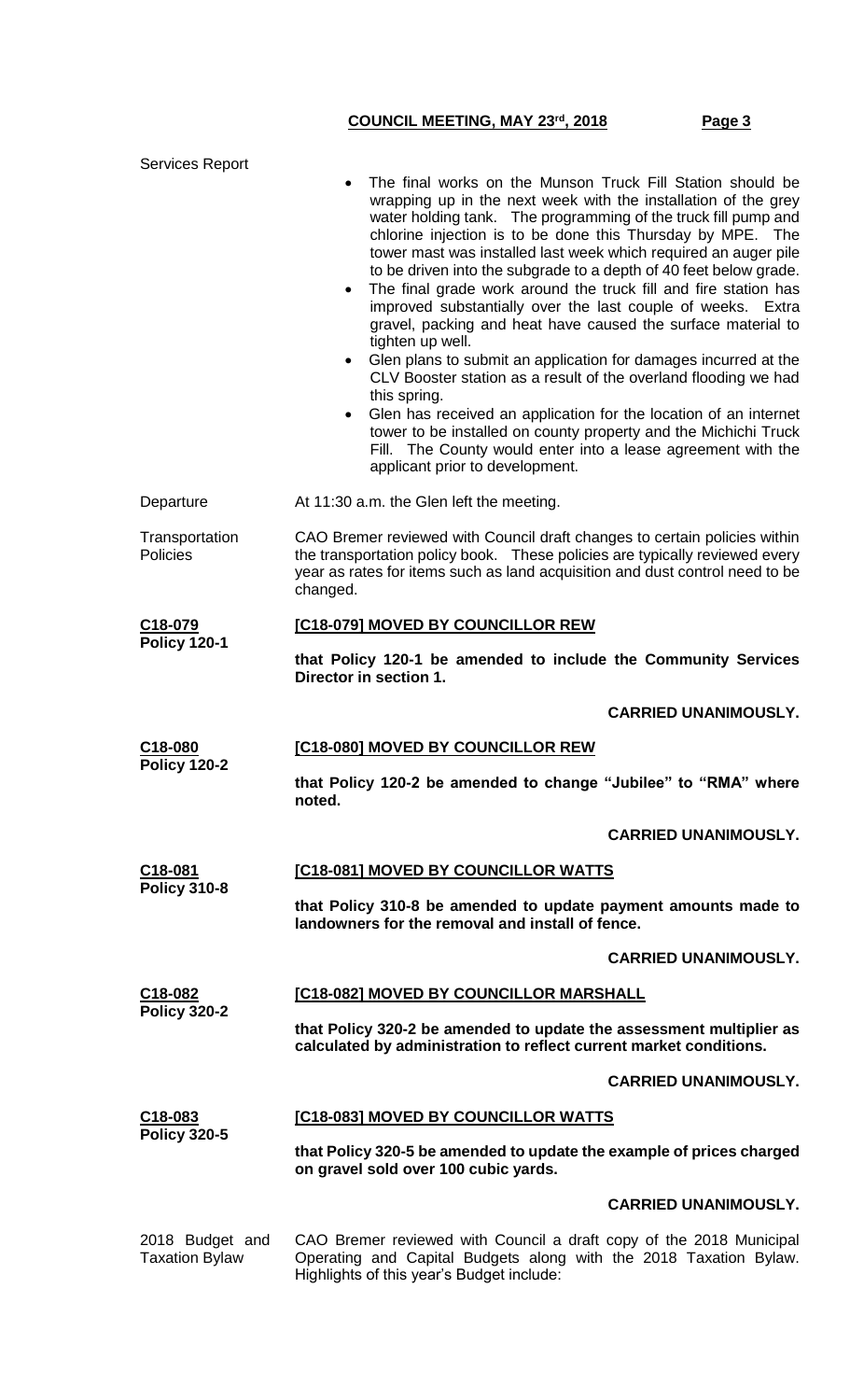- 2018 marks the first year of Assessment growth in the last three years;
- Total tax rates will remain unchanged from last year with the exception of Machinery and Equipment rising 2.5%;
- Operational spending is down slightly from last year with the Capital Budget looking very similar to last year with the majority of expenditures going to the Munson Fire hall;
- Starland County continues to have no debt.

### **[C18-084] MOVED BY COUNCILLOR MARSHALL**

**C18-084 Operating Budget**

**Capital Budget**

**that as per Section 242(1) of the Municipal Government Act, Starland County Council adopt the 2018 Operational Budget in the amount of \$14,498,265.00 as reviewed.**

### **CARRIED UNANIMOUSLY.**

#### **C18-085 [C18-085] MOVED BY DEPUTY REEVE SARGENT**

**that as per Section 245 of the Municipal Government Act, Starland County Council adopt the 2018 Capital Budget in the amount of \$4,099,879.00.**

### **CARRIED UNANIMOUSLY.**

#### **C18-086 [C18-086] MOVED BY DEPUTY REEVE SARGENT**

**Property Taxation Bylaw No. 1132 that Property Taxation Bylaw 1132 be introduced in accordance with Section 353(1) of the Municipal Government Act, being Chapter M-26.1, for the 2018 Municipal Budget Year, authorizing the Chief Administrative Officer to levy on the assessed value of all assessed property shown on the assessment roll; and that as per Section 354(3) of the Municipal Government Act, being Chapter M-26.1, a split taxation rate will be levied on the various assessment classes, generating the following taxation rates:**

| <b>Starland County Municipal Levy:</b>        |         |
|-----------------------------------------------|---------|
| <b>Residential</b>                            | 3.8025  |
| <b>Farmland</b>                               | 11.3575 |
| <b>Non-Residential</b>                        | 16.8507 |
| <b>Machinery &amp; Equipment</b>              | 16.8507 |
| Alberta School Foundation Fund:               |         |
| <b>Residential &amp; Farmland</b>             | 2.4408  |
| <b>Non-Residential</b>                        | 3.6804  |
| Christ the Redeemer C.S.R.D. No. 3:           |         |
| <b>Residential &amp; Farmland</b>             | 2.4408  |
| <b>Non- Collection Allowance Requisition:</b> |         |
| Non-Collection Allowance 0.0332               |         |
| <b>Drumheller Senior Foundation:</b>          | 0.5573  |
| <b>Designated Industrial Property:</b>        | 0.0342  |
|                                               |         |
|                                               | CARRII  |

**ED UNANIMOUSLY.** 

| C18-087               |
|-----------------------|
| $1st$ Reading $-$     |
| <b>Bylaw No. 1132</b> |

## **[C18-087] MOVED BY COUNCILLOR WATTS**

**that Bylaw No. 1132, the 2018 Property Taxation Bylaw for Starland County be given First Reading.**

**CARRIED UNANIMOUSLY.**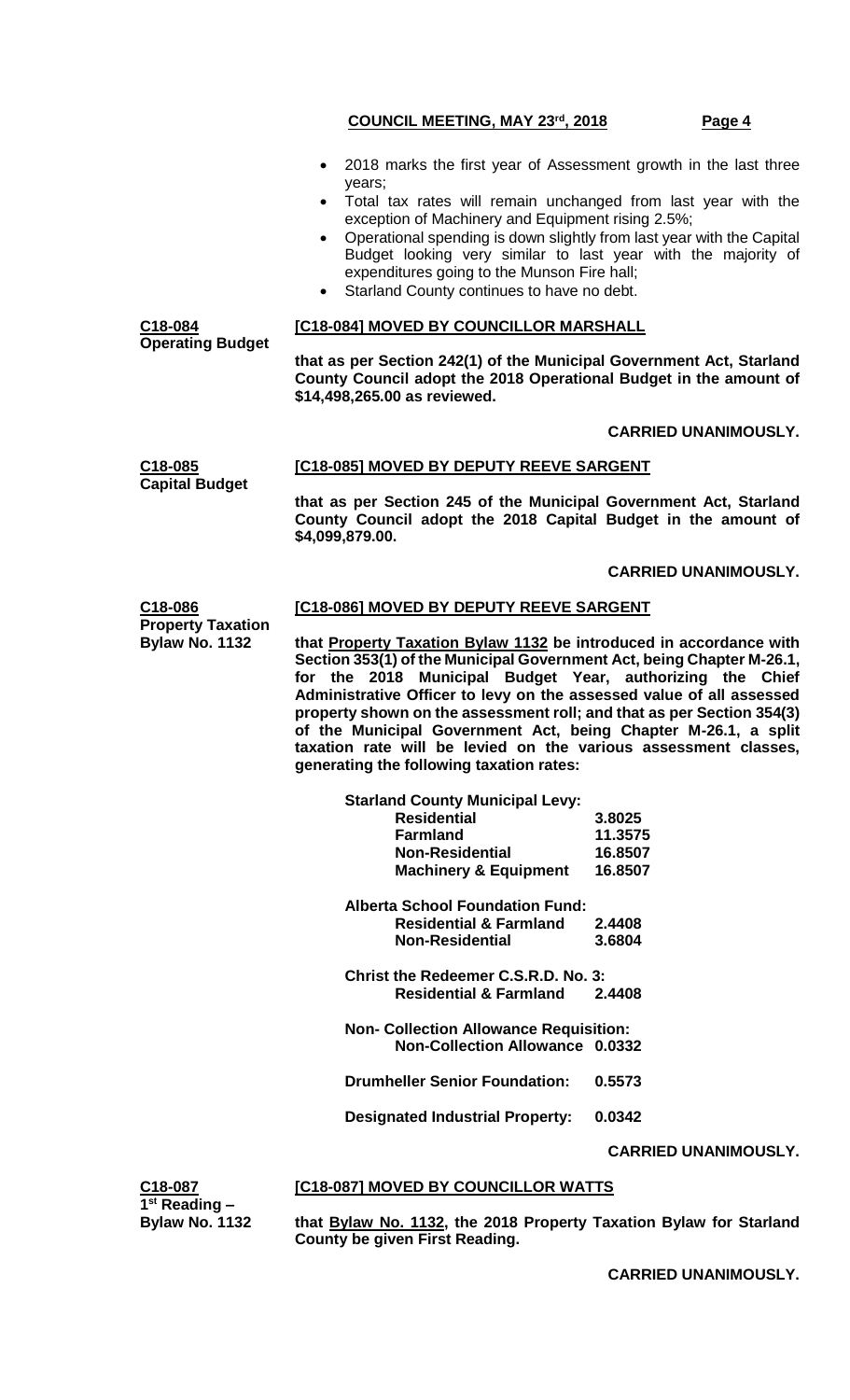| C18-088                                                             | [C18-088] MOVED BY COUNCILLOR REW                                                                                                                                                                                                                                                                                                                                                                                                                                                                                                                                                                         |                             |  |
|---------------------------------------------------------------------|-----------------------------------------------------------------------------------------------------------------------------------------------------------------------------------------------------------------------------------------------------------------------------------------------------------------------------------------------------------------------------------------------------------------------------------------------------------------------------------------------------------------------------------------------------------------------------------------------------------|-----------------------------|--|
| $2nd$ Reading –<br><b>Bylaw No. 1132</b>                            | that Bylaw No. 1132 be given Second Reading.                                                                                                                                                                                                                                                                                                                                                                                                                                                                                                                                                              |                             |  |
|                                                                     |                                                                                                                                                                                                                                                                                                                                                                                                                                                                                                                                                                                                           | <b>CARRIED UNANIMOUSLY.</b> |  |
| C <sub>18</sub> -089                                                | [C18-089] MOVED BY MARSHALL                                                                                                                                                                                                                                                                                                                                                                                                                                                                                                                                                                               |                             |  |
| <b>Motion to give</b><br>$3rd$ Reading $-$<br><b>Bylaw No. 1132</b> | that <b>Bylaw No. 1132</b> be presented for Third Reading at this meeting.                                                                                                                                                                                                                                                                                                                                                                                                                                                                                                                                |                             |  |
|                                                                     |                                                                                                                                                                                                                                                                                                                                                                                                                                                                                                                                                                                                           | <b>CARRIED UNANIMOUSLY.</b> |  |
| C18-090<br>$3rd$ Reading $-$                                        | [C18-090] MOVED BY REEVE WANNSTROM                                                                                                                                                                                                                                                                                                                                                                                                                                                                                                                                                                        |                             |  |
| Bylaw No. 1132                                                      | that Bylaw No. 1132, the 2018 Property Taxation Bylaw for Starland<br>County be given Third and Final Reading.                                                                                                                                                                                                                                                                                                                                                                                                                                                                                            |                             |  |
|                                                                     |                                                                                                                                                                                                                                                                                                                                                                                                                                                                                                                                                                                                           | <b>CARRIED UNANIMOUSLY.</b> |  |
| C18-091<br><b>ASFF School</b>                                       | [C18-091] MOVED BY DEPUTY REEVE SARGENT                                                                                                                                                                                                                                                                                                                                                                                                                                                                                                                                                                   |                             |  |
| <b>Requisition</b>                                                  | that Starland County Council approve the requisitions from the Alberta<br>School Foundation Fund (ASFF) in the amount of Two Million, Six<br>Thousand, Six Hundred and Ninety-Two Dollars and Sixty Eight Cents<br>and the opted out school board, Christ the Redeemer Catholic<br>Separate Regional Division No. 3 in the amount of Sixteen Thousand,<br>Sixty Six Dollars and Sixty Two Cents; and that the instalments be paid<br>as due.                                                                                                                                                              |                             |  |
|                                                                     |                                                                                                                                                                                                                                                                                                                                                                                                                                                                                                                                                                                                           | <b>CARRIED UNANIMOUSLY.</b> |  |
| 10 Year Road<br>Program                                             | Councillors were given an updated copy of the 10 year road construction<br>program as per the revisions made at the recent annual road meeting.                                                                                                                                                                                                                                                                                                                                                                                                                                                           |                             |  |
| 2018 FCM<br>Conference                                              | A draft agenda along with flight and hotel reservations were presented for<br>the upcoming Federation of Canadian Municipalities Association meeting in<br>Halifax.                                                                                                                                                                                                                                                                                                                                                                                                                                       |                             |  |
| C <sub>18</sub> -092<br>Motion to go In-                            | <b>[C18-092] MOVED BY COUNCILLOR WATTS</b>                                                                                                                                                                                                                                                                                                                                                                                                                                                                                                                                                                |                             |  |
| <b>Camera</b>                                                       | that under the exemption granted by Section 17, Division 2, Part 1 of<br>the Freedom of Information and Protection of Personal Privacy Act<br>Reeve Wannstrom, Deputy Reeve Sargent, Councillors Watts, Rew<br>and Marshall, and staff Bremer and Kreke proceed with the meeting In-<br>Camera at 3:00 p.m.                                                                                                                                                                                                                                                                                               |                             |  |
|                                                                     |                                                                                                                                                                                                                                                                                                                                                                                                                                                                                                                                                                                                           | <b>CARRIED UNANIMOUSLY.</b> |  |
| C18-093<br>Motion to come                                           | [C18-093] MOVED BY DEPUTY REEVE SARGENT                                                                                                                                                                                                                                                                                                                                                                                                                                                                                                                                                                   |                             |  |
| out of In-Camera                                                    | that the meeting proceed out of In-Camera at 3:30 p.m.                                                                                                                                                                                                                                                                                                                                                                                                                                                                                                                                                    |                             |  |
|                                                                     |                                                                                                                                                                                                                                                                                                                                                                                                                                                                                                                                                                                                           | <b>CARRIED UNANIMOUSLY.</b> |  |
| <b>Land Owner Issues</b>                                            | Councillor Rew and Assistant CAO Kreke reviewed with Council an issue<br>on the undeveloped road allowance Range Road 17-0 north of Township<br>Road 33-0. The fencing off of the western boundary of the road allowance<br>has resulted in a choke point whereby movement of machinery or livestock<br>is constrained. While the fence itself has been erected on the proper<br>surveyed lines a development on the eastern side of the road allowance<br>which crosses into the road allowance is severely reducing the road<br>allowance width. Councillor Rew will speak with the affected landowners |                             |  |

about coming to an agreed upon resolution without involving County

enforcement.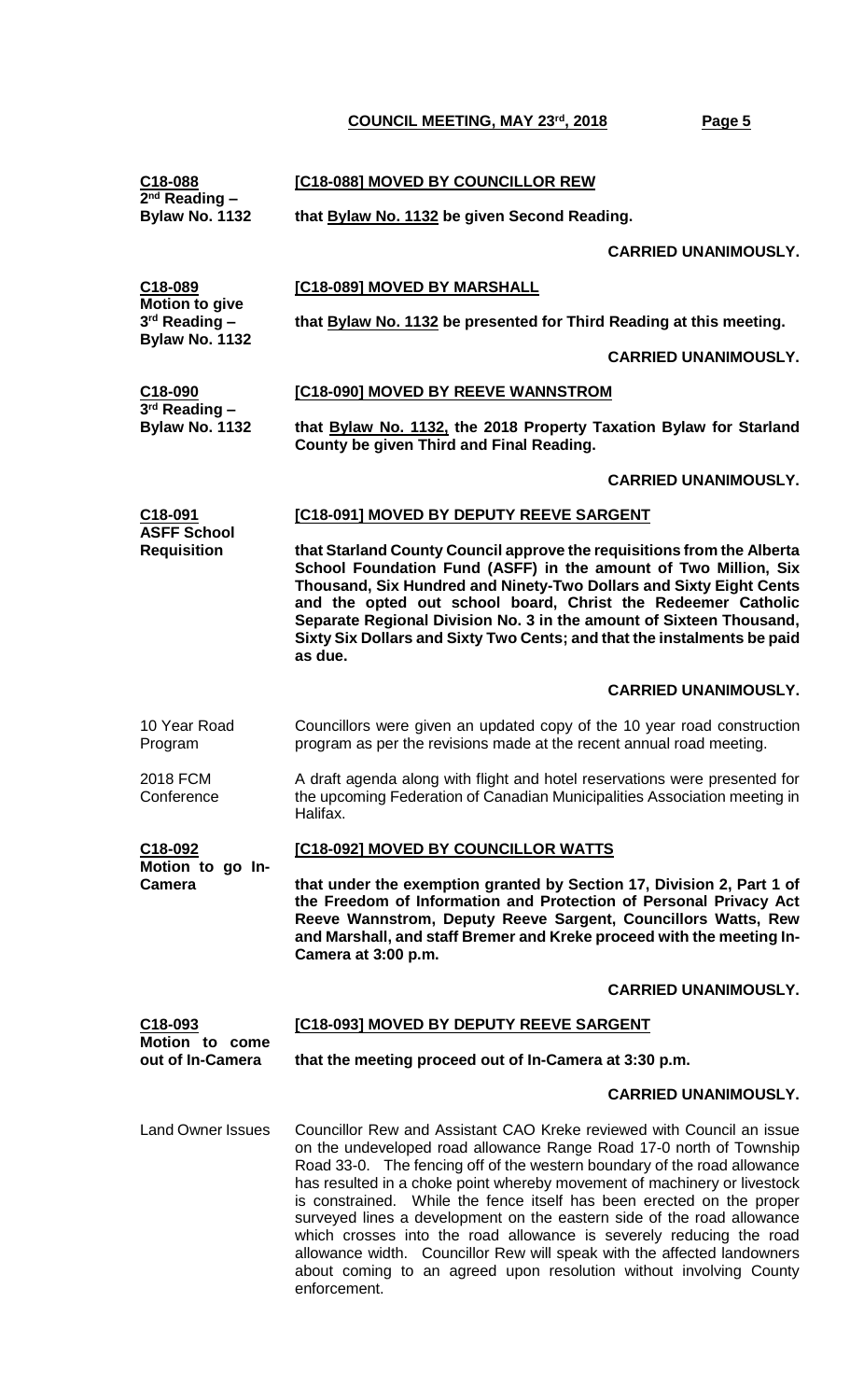| <b>Public Works New</b><br><b>Building</b><br>Committee   | Assistant CAO Kreke notified Council of his intention to form a Public Works<br>Building Committee to guide development of the upcoming Nnw Public<br>Works Shop. He is requesting that two Councillors be named to the<br>committee.          |                                                                                                                         |  |
|-----------------------------------------------------------|------------------------------------------------------------------------------------------------------------------------------------------------------------------------------------------------------------------------------------------------|-------------------------------------------------------------------------------------------------------------------------|--|
| C18-094                                                   | [C18-094] MOVED BY COUNCILLOR MARSHALL                                                                                                                                                                                                         |                                                                                                                         |  |
| <b>Building</b><br><b>Committee</b><br><b>Appointment</b> | that Starland County appoint Councillor Rew and Councillor Watts to<br>the Public Works Shop Building Committee.                                                                                                                               |                                                                                                                         |  |
|                                                           |                                                                                                                                                                                                                                                | <b>CARRIED UNANIMOUSLY.</b>                                                                                             |  |
| <b>Starland Regional</b><br><b>Water Authority</b>        | Council was presented with a copy of the 2017 year end audited financial<br>statements of the Starland Regional Water Authority. The statements<br>noted a year end surplus of \$280,490.00.                                                   |                                                                                                                         |  |
| Amateur Team<br><b>Grant Requests</b>                     | Delia Minor Ball has requested a 2018 Amateur Team Grant for 60<br>registered participants and the Badlands Bucks & Bows is applying for 16<br>participants. The grant provides \$50 dollars per participant up to a<br>maximum of \$2,000.00. |                                                                                                                         |  |
| C18-095<br><b>Amateur Team</b>                            | [C18-095] MOVED BY COUNCILLOR MARSHALL                                                                                                                                                                                                         |                                                                                                                         |  |
| Grant                                                     | that Starland County approve an amateur team grant of \$2,000.00 to<br>the Delia Minor Ball Association.                                                                                                                                       |                                                                                                                         |  |
|                                                           |                                                                                                                                                                                                                                                | <b>CARRIED UNANIMOUSLY.</b>                                                                                             |  |
| <u>C18-096</u><br><b>Amateur Team</b>                     | [C18-096] MOVED BY COUNCILLOR WATTS                                                                                                                                                                                                            |                                                                                                                         |  |
| Grant                                                     | that Starland County approve an amateur team grant of \$800.00 to the<br><b>Badlands Bucks and Bows Club.</b>                                                                                                                                  |                                                                                                                         |  |
|                                                           |                                                                                                                                                                                                                                                |                                                                                                                         |  |
|                                                           |                                                                                                                                                                                                                                                | <b>CARRIED UNANIMOUSLY.</b>                                                                                             |  |
| Committee<br>Reports                                      | Each of the Councillors present briefly reported on the various committees<br>to which they are appointed.                                                                                                                                     |                                                                                                                         |  |
| Council                                                   | <b>Council Communications:</b>                                                                                                                                                                                                                 |                                                                                                                         |  |
| Communications                                            | Alberta Transportation re: Notification of Highway and Bridge<br>i)<br><b>Construction Operations</b>                                                                                                                                          |                                                                                                                         |  |
|                                                           | Alberta Seniors and Housing re: Senior Week June 3rd to 9th,<br>ii)<br>2018                                                                                                                                                                    |                                                                                                                         |  |
|                                                           | Alberta Rural Health Quarterly - Volume 2, Issue 1<br>iii)<br>Insight Into Government - 3 Issues<br>iv)<br><b>Palliser Regional Municipal Services</b><br>V)                                                                                   |                                                                                                                         |  |
|                                                           | Board Meeting Minutes - February 7th & April 3rd, 2018<br>Rural Municipalities of Alberta:<br>iv)<br>Contact Newsletter (3 issues)                                                                                                             |                                                                                                                         |  |
| Accounts                                                  | Accounts - see prior motion.                                                                                                                                                                                                                   |                                                                                                                         |  |
|                                                           | ALTAGAS UTILITIES INC.<br><b>ENMAX</b><br><b>FAZEKAS, JUDITH W</b><br>REW, JOHN<br><b>RMA TRADE</b>                                                                                                                                            | CK# 46633<br>56.75<br>CK# 46634<br>6,331.69<br>1,124.55<br>CK# 46635<br>1,695.54<br>CK# 46636<br>CK# 46637<br>87,655.27 |  |
|                                                           | <b>Sub-Total:</b>                                                                                                                                                                                                                              | \$<br>96,863.80                                                                                                         |  |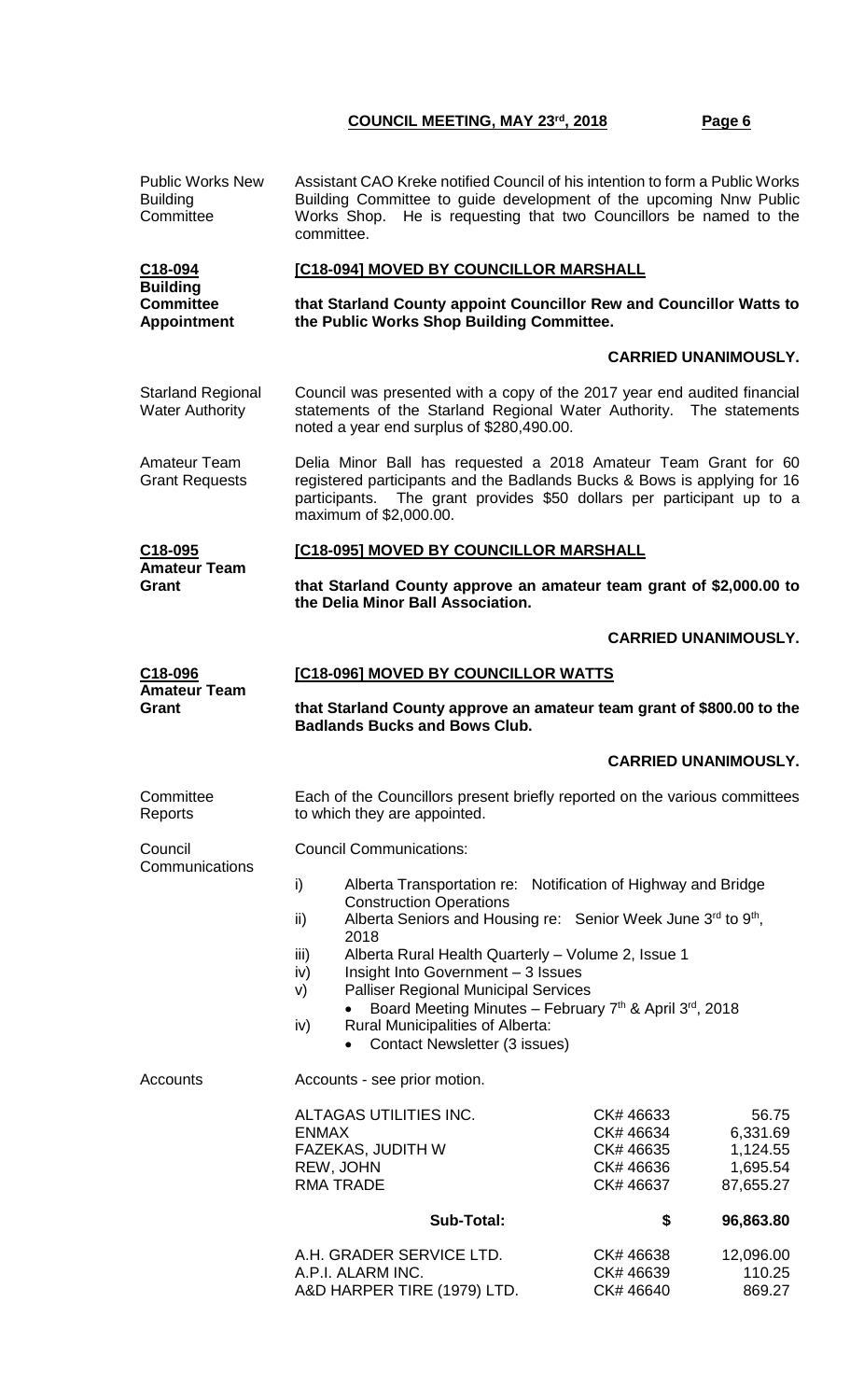| ACCU-FLO METER SERVICE LTD.                | CK# 46641 | 1,549.80   |
|--------------------------------------------|-----------|------------|
| <b>ACTIVE GLASS</b>                        | CK# 46642 | 441.61     |
| ADAMS INDUSTRIAL SUPPLIES INC.             | CK# 46643 | 201.79     |
| <b>ALBERTA GOVERNMENT SERVICES</b>         | CK# 46644 | 472.00     |
| <b>ALBERTA NATIVE BEE COUNCIL</b>          | CK# 46645 | 765.50     |
| ALBERTA ONE-CALL CORPORATION               | CK# 46646 | 56.70      |
| ALLIED DISTRIBUTORS DRUM LTD.              | CK# 46647 | 3,522.41   |
| ATB FINANCIAL MASTERCARD                   | CK# 46648 | 249.75     |
| <b>BIG COUNTRY GAS CO-OP</b>               |           |            |
|                                            | CK# 46649 | 528.29     |
| <b>BIG SKY CALL CENTERS INC.</b>           | CK# 46650 | 307.61     |
| <b>BULECHOWSKY, SKYLER</b>                 | CK# 46651 | 1,367.09   |
| <b>CERVUS AG EQUIPMENT LP</b>              | CK# 46652 | 577.79     |
| CHINOOK PUMPS LTD.                         | CK# 46653 | 497.45     |
| <b>CINTAS CANADA LIMITED</b>               | CK# 46654 | 3,422.03   |
| CURTIS GEO SOLUTIONS INC.                  | CK# 46655 | 513.24     |
| DRUM WIRELESS LTD.                         | CK# 46656 | 21.00      |
| DRUMHELLER SOLID WASTE                     | CK# 46657 | 68.65      |
| DRUMHELLER CHRYSLER LTD.                   | CK# 46658 | 5,121.02   |
| <b>WESTVIEW COOP</b>                       | CK# 46659 | 524.82     |
| <b>DRUMHELLER DISTRICT 4-H</b>             | CK# 46660 | 1,000.00   |
| DRUMHELLER EQUIPMENT SALES                 | CK# 46661 | 48.99      |
| <b>ECS SAFETY SERVICES LTD.</b>            | CK# 46662 | 709.28     |
| <b>ENDRESS &amp; HAUSER</b>                | CK# 46663 | 3,525.81   |
| <b>FAZEKAS, JUDITH W</b>                   | CK# 46664 | 856.80     |
| <b>GARRY'S WELDING AND SUPPLIES</b>        | CK# 46665 | 23,788.75  |
| GLOVER INTERNATIONAL TRUCKS LTD. CK# 46666 |           | 490.89     |
| <b>GREATWEST KENWORTH LTD.</b>             | CK# 46667 | 3,630.10   |
| <b>GRIDWORKS ENERGY GROUP</b>              | CK# 46668 | 4,200.00   |
| HAMPTON, ALAN W.                           | CK# 46669 | 131.25     |
| HENRY KROEGER REGIONAL WATER               | CK# 46670 | 9,114.81   |
| HI-WAY 9 EXPRESS LTD.                      | CK# 46671 | 383.53     |
| HYDRO-VAC'S UNLIMITED SALES                | CK# 46672 | 68.10      |
| <b>HYDRODIG CANADA INC.</b>                | CK# 46673 | 1,078.88   |
| O/A J.C. INDUSTRIES LTD.                   | CK# 46674 | 2,625.00   |
| <b>JENSEN, MICHELLE</b>                    | CK# 46675 | 39.89      |
| <b>JERRY'S LOCK &amp; KEY SERVICE</b>      | CK# 46676 | 135.44     |
| JOHNSON, LEO G. & DONNA C.                 | CK# 46677 | 2,000.00   |
| <b>KAIZEN LAB</b>                          | CK# 46678 | 2,651.78   |
| KLONDIKE CRANE INSPECTION LTD.             | CK# 46679 | 2,554.14   |
| <b>KUDRAS, DARA</b>                        | CK# 46680 | 594.59     |
| LIME DESIGN INC.                           | CK# 46681 | 9,450.00   |
| <b>LAPP</b>                                | CK# 46682 | 26,136.58  |
| <b>LOOMIS EXPRESS</b>                      | CK# 46683 | 1,167.55   |
| MARSHALL, MURRAY                           | CK# 46684 |            |
|                                            | CK# 46685 | 285.92     |
| <b>MORRIN COMMUNITY HALL</b>               |           | 200.00     |
| <b>MORRIN FOODS</b>                        | CK# 46686 | 231.58     |
| <b>MORRIN SCHOOL</b>                       | CK# 46687 | 200.00     |
| MPE ENGINEERING LTD.                       | CK# 46688 | 1,244.25   |
| <b>OLD MACDONALD KENNELS</b>               | CK# 46689 | 564.51     |
| PANE MANAGEMENT WINDOW                     | CK# 46690 | 735.00     |
| PETTY CASH                                 | CK# 46691 | 399.36     |
| PRATT, AL                                  | CK# 46692 | 347.88     |
| <b>PRONGHORN CONTROLS</b>                  | CK# 46693 | 125,799.89 |
| RECEIVER GENERAL OF CANADA                 | CK# 46694 | 47,514.85  |
| REW, JOHN                                  | CK# 46695 | 284.99     |
| RIEP, GLEN                                 | CK# 46696 | 1,118.86   |
| <b>RMA FUEL</b>                            | CK# 46697 | 22,199.37  |
| ROADATA SERVICES LTD.                      | CK# 46698 | 31.50      |
| ROWE, DIANA                                | CK# 46699 | 658.18     |
| <b>SANITEC</b>                             | CK# 46700 | 971.41     |
| <b>SARGENT, ROBERT</b>                     | CK# 46701 | 266.62     |
| <b>STARLAND REGIONAL WATER</b>             | CK# 46702 | 995.56     |
| <b>SUN LIFE ASSURANCE</b>                  | CK# 46703 | 18,576.04  |
| <b>SUN LIFE ASSURANCE</b>                  | CK# 46704 | 165.38     |
| TELUS COMMUNICATIONS INC.                  | CK# 46705 | 1,178.59   |